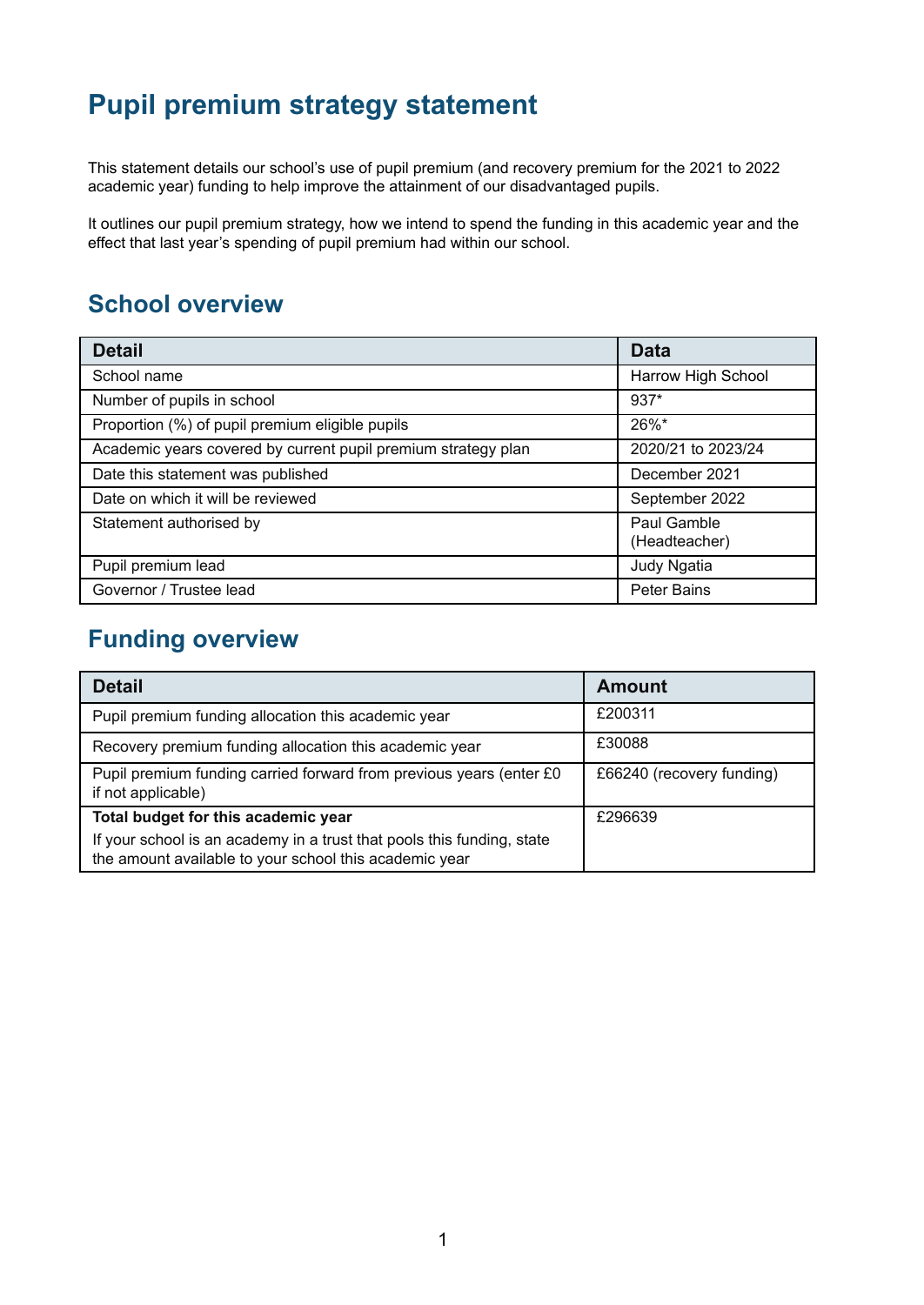## **Part A: Pupil premium strategy plan**

### **Statement of intent**

At Harrow High School we are committed to supporting all our students, enabling them to achieve their full potential in all areas of school life, and believe that their progress should not be hindered by the circumstances of background. Research shows that disadvantaged young people tend to make less progress in school compared with their peers, and since 2011 the government has allocated Pupil Premium funding to schools to address this.

The National Foundation for Educational Research (NFER)has identified seven building blocks for interventions to raise the attainment of disadvantaged children and these underpin the principles with which we support our students. We believe that focusing on the importance of attendance and prioritising high-quality teaching across the school, with an increased profile for disadvantaged students, reinforces the ethos of 'attainment for all', while also recognising that some disadvantaged students may need more support than others.

Our Middle Leadership team has been restructured with this in mind, so that there is now a Pastoral Lead and assistant supporting each cohort, working together to address needs and support students. The school's attendance officer also plays a crucial role in working with parents and students to improve attendance. Our main focus this year remains the targeted work with addressing punctuality and supporting learners with persistent absence

We use the Pupil Premium funding to support whole-school initiatives as well as specific, smaller intervention programmes, to continue to drive the whole school culture of aspiration and attainment for all. This approach is supported by Education Endowment Fund findings, acknowledging that while there is a "…place for targeted support, but high-quality-first teaching is the most powerful driver of educational equity. …evidence shows that more good teaching for all pupils will especially benefit the most disadvantaged." [Sir Kevan Collins, Chief Exec of the EEF, TES – October 2018].

To address the impact of lower literacy and numeracy skills, we have appointed Literacy and Numeracy Intervention teachers. Part of their role is to deliver English and Maths lessons to a small cohort of students to enable them to make more rapid progress in these areas, in addition to small group interventions for identified students. A literacy Coordinator has also been appointed to drive whole school literacy initiatives aimed at improving literacy instruction across the school.

Our strategy is also integral to wider academy plans for education recovery, notably in its targeted support through the National Tutoring Programme for students whose education has been worst affected during school closures. The approach will be responsive to considering in-depth understanding of any challenges and needs that disadvantaged students are facing. These will be identified using a wide range of internal data and information, including:

- attendance data and levels of persistent absence;
- teacher feedback on students' levels of engagement and participation;
- information on wellbeing, mental health and safeguarding

We will adopt a whole academy approach in which all staff take responsibility for disadvantaged students' outcomes and raise expectations of what they can achieve. Implicit in the strategy plan, is the intention that non-disadvantaged pupils' attainment will be sustained and improved alongside the progress of their disadvantaged pupils.

## **Challenges**

This details the key challenges to achievement that we have identified among our disadvantaged pupils.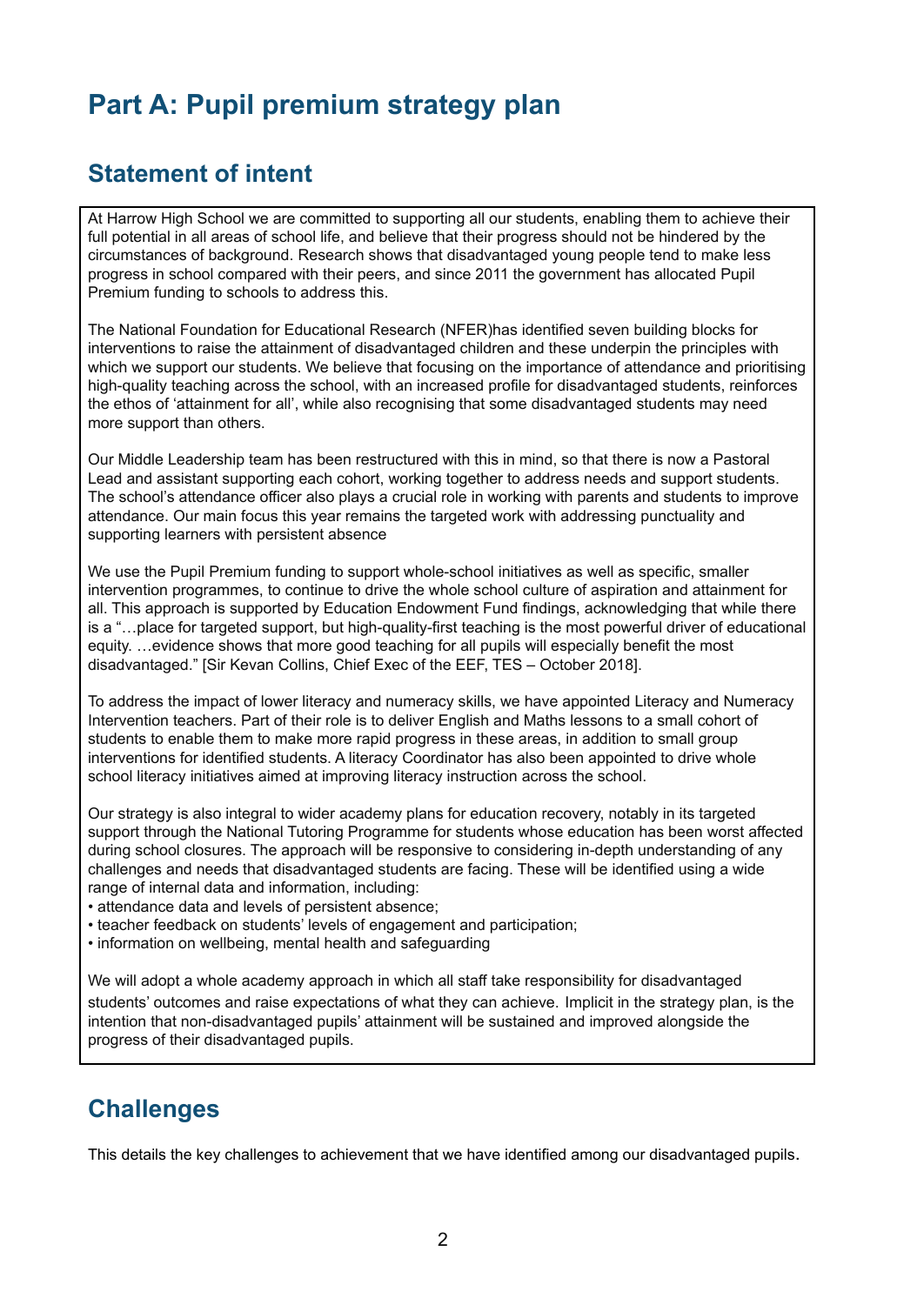| <b>Challenge</b><br>number | <b>Detail of challenge</b>                                                                                                                                                                                                                                                                                                                                                                                                |
|----------------------------|---------------------------------------------------------------------------------------------------------------------------------------------------------------------------------------------------------------------------------------------------------------------------------------------------------------------------------------------------------------------------------------------------------------------------|
|                            | Low reading ages and lower levels of literacy and numeracy on entry for which<br>prevents learners from making good progress in KS3. Some of the learners who are<br>eligible for the Pupil Premium have reading ages significantly below their<br>chronological reading age. Pupil's potential disengagement with reading and writing<br>due to specific learning difficulties also presents as a barrier to attainment. |
| $\mathcal{P}$              | Lower attainment on entry and especially for Year 7 pupils. Baseline data shows that<br>learners have a low attainment on entry with some starting from below age-related<br>expectations. This could impact on their long-term achievement. Assessments also<br>show that pupils with SEND generally make less progress from their starting points<br>which can be a significant barrier to progress.                    |
| 3                          | Lack of engagement with learning in school and at home                                                                                                                                                                                                                                                                                                                                                                    |
| 4                          | Poor home learning environment including the lack of appropriate facilities for home<br>study                                                                                                                                                                                                                                                                                                                             |
| 5                          | Attendance, persistent absence and punctuality of disadvantaged pupils with the<br>percentage of sessions missed due to overall absence remaining higher for PP<br>students than non- PP learners.                                                                                                                                                                                                                        |
| 6                          | Difficulty in building strong relationships with some of the more complex and hard-to<br>reach families                                                                                                                                                                                                                                                                                                                   |
| $\overline{7}$             | Higher exclusion rates for disadvantaged learners                                                                                                                                                                                                                                                                                                                                                                         |

## **Intended outcomes**

This explains the outcomes we are aiming for **by the end of our current strategy plan**, and how we will measure whether they have been achieved.

| <b>Intended outcome</b>                                                                      | <b>Success criteria</b>                                                                                                                                                                                                     |
|----------------------------------------------------------------------------------------------|-----------------------------------------------------------------------------------------------------------------------------------------------------------------------------------------------------------------------------|
| Increase attainment and progress of<br>disadvantaged students with                           | -Termly progress reviews and half termly reviews<br>will show individual progress.                                                                                                                                          |
| -Students eligible for PP achieving a P8 score in<br>line with or better than non-PP student | -Annotated work/ work moderation sessions will<br>show individual progress.                                                                                                                                                 |
| -Reduced in-school gaps in attainment/progress                                               | -Case studies will highlight individual attainment.                                                                                                                                                                         |
| between PP and non-PP students, including other<br>key groups (HPA, SEND, Boys)              | -Specific English and Maths data (including<br>reading progress) will highlight attainment and<br>show a reduction in the gap.                                                                                              |
|                                                                                              | -The School-led tutoring programme will support<br>targeted pupils and ensure they can make at<br>least expected progress.                                                                                                  |
|                                                                                              | -In-class support and small group intervention<br>plans will show individual progress.                                                                                                                                      |
| Improvement in reading and literacy leading to<br>higher attainment in all subjects          | Students' reading ages improve with 80%+ of<br>the disadvantaged students reading at their<br>chronological age.                                                                                                            |
|                                                                                              | Reading assessments and work scrutiny<br>demonstrate improved literacy skills among<br>disadvantaged students and a smaller disparity<br>between the scores of disadvantaged students<br>and their non-disadvantaged peers. |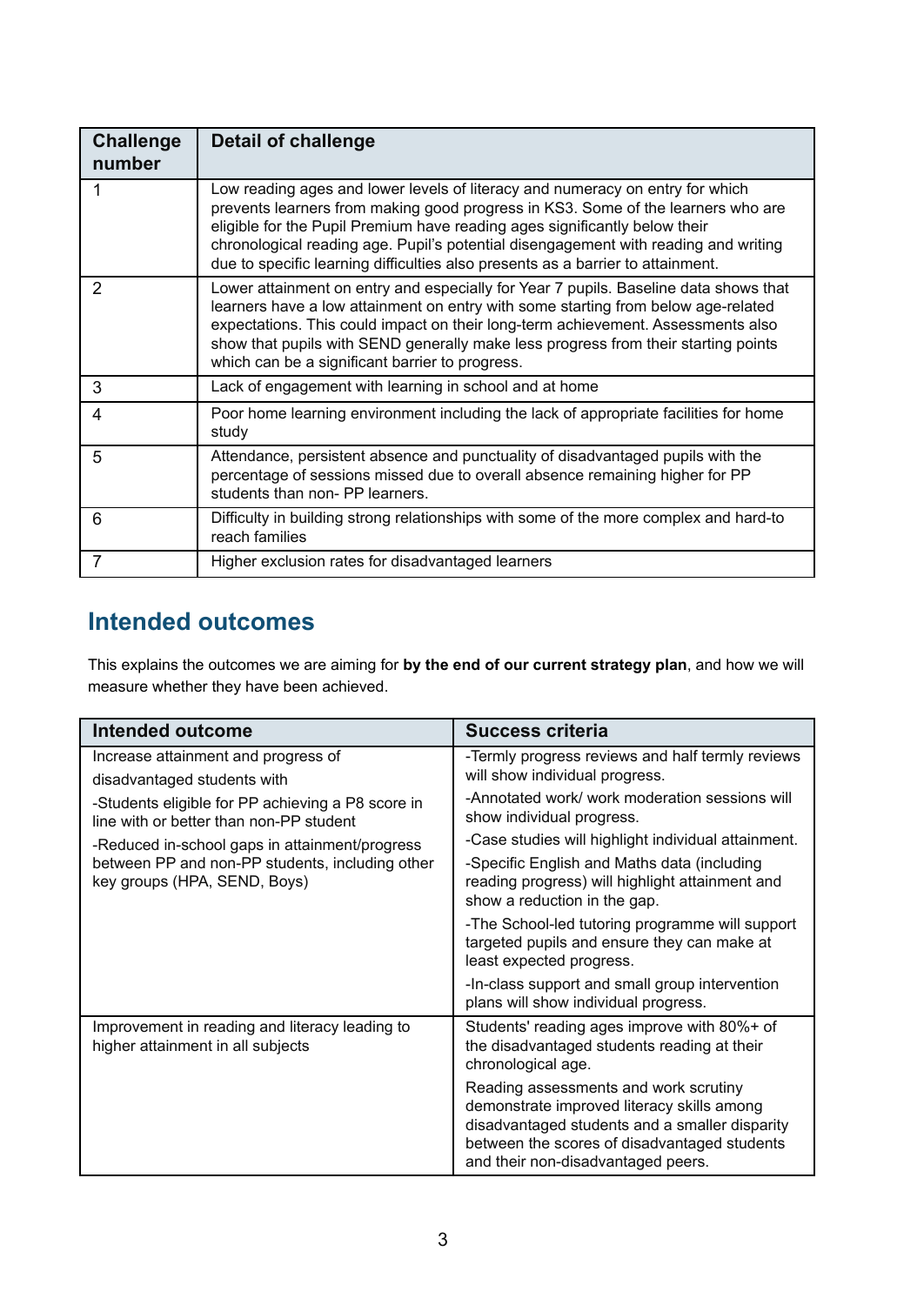| Improve and secure attendance that is at or above<br>national others for disadvantaged students,<br>thereby significantly reducing Persistent Absence                                                                                                                             | PP attendance in line with or above 'National<br>others'                                                                                                |
|-----------------------------------------------------------------------------------------------------------------------------------------------------------------------------------------------------------------------------------------------------------------------------------|---------------------------------------------------------------------------------------------------------------------------------------------------------|
| Disadvantaged students participate in a range of<br>enrichment activities which enhance their cultural<br>capital and develop their personal/social skills<br>while ensuring that none of them is prevented<br>from accessing opportunities due to their financial<br>background. | The participation in enrichment activities and<br>trips for disadvantaged students is<br>proportionately in line with that of the<br>non-disadvantaged. |
| All students are able to fully participate in<br>academy life and access remote learning with<br>finance not presenting as a barrier                                                                                                                                              | Disadvantaged and non-disadvantaged student<br>detentions for lack of equipment are<br>proportionately in line                                          |
|                                                                                                                                                                                                                                                                                   | Disadvantaged students have access to<br>technology                                                                                                     |
| Raised levels of aspirations, leading to increased<br>motivation among disadvantaged students and<br>more appropriate option choices in Year 9/post-16<br>as well as Russell Group University progression                                                                         | Most disadvantaged students progress to level 3<br>courses followed by entry to high quality<br><b>Universities</b>                                     |
| Disadvantaged students engage in learning                                                                                                                                                                                                                                         | Whole School Reviews and tracking data<br>indicates that PP students are engaged in<br>lessons.                                                         |
| Targeted provision in place to remove barriers<br>which may lead to exclusion from lessons/ Better<br>engagement with hard-to-reach families                                                                                                                                      | Reduction in exclusions for disadvantaged<br>students, whilst not lowering expectations and<br>damaging the culture around the school                   |
| PP students access a variety of alternative<br>provision tailored to their individual needs.                                                                                                                                                                                      | Gap between PP and national others decreases<br>at GCSE. Reduced NEET figures. Reduction in<br>internal and external exclusions.                        |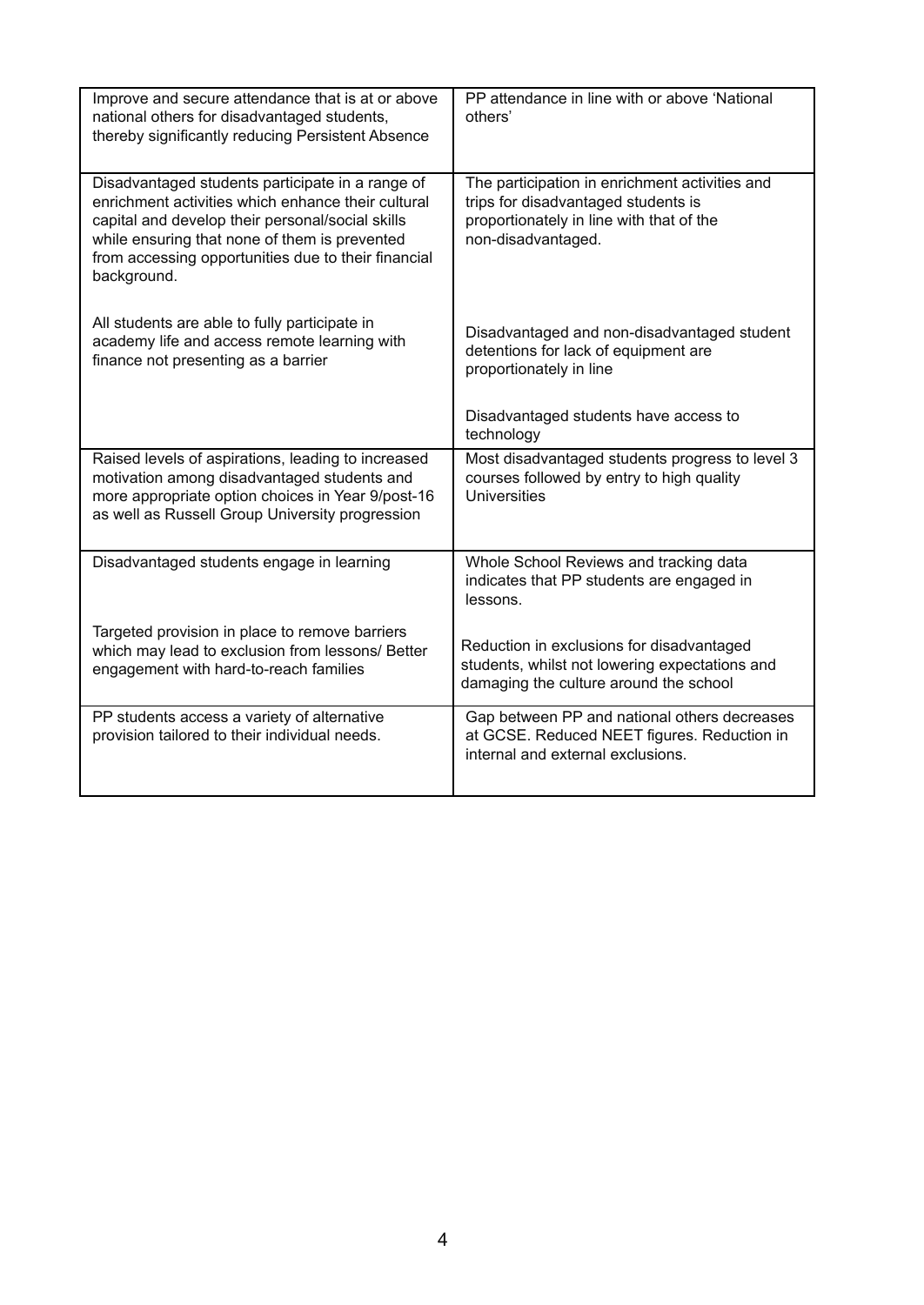## **Activity in this academic year**

This details how we intend to spend our pupil premium (and recovery premium funding) **this academic year** to address the challenges listed above.

## **Teaching (for example, CPD, recruitment and retention)**

### Budgeted cost: £ *149147*

| <b>Activity</b>                                                                                                                                                                     | Evidence that supports this approach                                                                                                                                                                                                                                                                                                                | <b>Challenge</b><br>number(s)<br>addressed |
|-------------------------------------------------------------------------------------------------------------------------------------------------------------------------------------|-----------------------------------------------------------------------------------------------------------------------------------------------------------------------------------------------------------------------------------------------------------------------------------------------------------------------------------------------------|--------------------------------------------|
| Teaching and Learning<br>focus on evidence-based<br>strategies to support<br>Quality First Teaching.                                                                                | Supporting the Attainment of Disadvantaged Pupils<br>(DFE, 2015) suggests high quality teaching as a key<br>aspect of successful schools                                                                                                                                                                                                            | 1,2,3                                      |
| This will include<br>deliberate strategies that<br>target closing the gaps<br>for Pupil Premium<br>students (e.g. targeted<br>questioning, additional                               | Research from the NFER also shows that<br>the quality of teaching is the most important lever schools<br>have to improve attainment, particularly for those from<br>disadvantaged backgrounds. High quality teaching must<br>therefore be at the core of all PP work.                                                                               |                                            |
| verbal and written<br>feedback, targeted live<br>marking during lessons,<br>strategic seating plans).                                                                               | The Sutton Trust also rightly recognises that the single<br>largest factor in promoting good progress for learners of<br>all abilities is the quality of feedback they receive.<br>Therefore, training staff in the correct way to provide high<br>quality feedback will improve progress and attainment.                                           |                                            |
| Redevelopment of the<br>school CPD programme-<br>with more department-<br>based learning which<br>focuses of key strategies<br>of 'Quality-first' teaching<br>based on Rosenshein's | The EEF Guide to the Pupil Premium- Autumn 2021<br>highlights the importance of 'ensuring an effective<br>teacher is in front of every class, and that each teacher<br>is supported to keep improving'. This supports high<br>quality teaching which is pivotal in improving learners'<br>outcomes and narrowing the disadvantage gap.              | 1, 2, 3                                    |
| principles ie reviewing<br>learning, effective<br>questioning, sequencing<br>concepts and modelling<br>and guiding students'<br>practice                                            | The recommendation is for professional development to<br>be used effectively to build knowledge, motivate staff,<br>develop teaching techniques, and embed practice. As a<br>school, we have reviewed the CPD programme and the<br>lesson observation structure this year in line with<br>research material on effective principles of instruction. |                                            |
| Careful structuring of<br>timetabling taking<br>account of teacher<br>specialism.                                                                                                   | A number of different research papers highlight the<br>importance of adapting the curriculum effectively to allow<br>for progress without impacting on breadth of study<br><b>Effective Teaching and Learning Report</b>                                                                                                                            | 1,2,3,4,5                                  |
| Redeployment of<br>Inclusion and support<br>staff to take account of<br>experience and<br>specialisms.                                                                              | There is strong evidence that teachers' pedagogical and<br>content knowledge within subjects has a significant<br>impact on pupil outcomes Sutton Trust Report<br>EEF research highlights the importance of effective<br>deployment of support staff and the key role they can<br>play in pupil outcomes.                                           |                                            |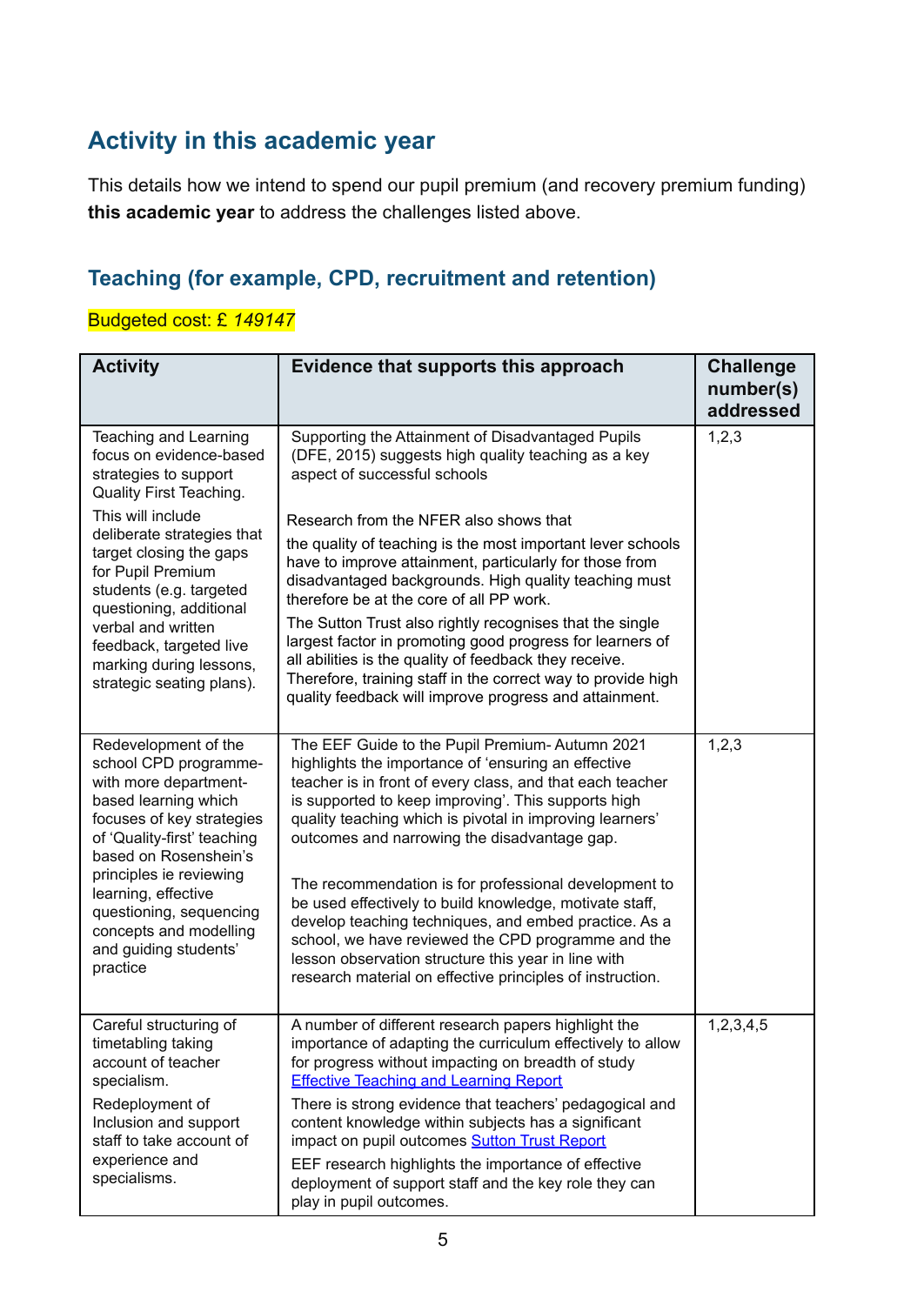Curriculum adaptations to be made to support the smaller groups of pupils who need specific and often individual support within class.

[https://educationendowmentfoundation.org.uk/education](https://educationendowmentfoundation.org.uk/education-evidence/guidance-reports/teaching-assistants)[evidence/guidance-reports/teaching-assistants](https://educationendowmentfoundation.org.uk/education-evidence/guidance-reports/teaching-assistants)

## **Targeted academic support (for example, tutoring, one-to-one support structured interventions)**

Budgeted cost: £ *7000*

| <b>Activity</b>                                                                                                                                                                                                                                                                                                                                                                  | Evidence that supports this approach                                                                                                                                                                                                                                                                                                                                                                                                                                                                                                                                                                                                                                                                                                                                                                                                                                                                                                               | <b>Challenge</b><br>number(s)<br>addressed |
|----------------------------------------------------------------------------------------------------------------------------------------------------------------------------------------------------------------------------------------------------------------------------------------------------------------------------------------------------------------------------------|----------------------------------------------------------------------------------------------------------------------------------------------------------------------------------------------------------------------------------------------------------------------------------------------------------------------------------------------------------------------------------------------------------------------------------------------------------------------------------------------------------------------------------------------------------------------------------------------------------------------------------------------------------------------------------------------------------------------------------------------------------------------------------------------------------------------------------------------------------------------------------------------------------------------------------------------------|--------------------------------------------|
| Targeted support and<br>tutoring interventions for<br>identified students in<br>$-(Y11-13)$ who are not<br>making expected<br>progress within individual<br>subjects<br>-Y7-10 students not<br>making expected<br>progress<br>Implementation of<br>strategies within<br>lessons/additional<br>support to address gaps<br>KS3 and KS4 SLT to<br>oversee the tutoring<br>programme | Small group interventions with highly qualified staff are<br>known to be effective (NfER, EEF)<br>The EEF shows that tutoring can have a high impact (up<br>to 5 additional months progress) when the correct<br>resources are provided and the staff are well supported<br>and well trained. Having a lead to oversee this support will<br>ensure that pupil outcomes are tracked carefully and the<br>tuition adapted if and when needed.<br>EEF-education-evidence/teaching-learning-toolkit/one-to-<br>one-tuition<br>https://www.gov.uk/government/publications/school-led-tut<br>oring-grant<br>Small group tuition approaches can support pupils to<br>make effective progress by providing intensive, targeted<br>academic support to those identified as having low prior<br>attainment or at risk of falling behind.<br>https://educationendowmentfoundation.org.uk/education-<br>evidence/teaching-learning-toolkit/small-group-tuition | 1,2                                        |
| Interventions by subject<br>specialists to be delivered<br>to ensure full curriculum<br>content is delivered and<br>gaps in learning<br>addressed                                                                                                                                                                                                                                | EEF highlights the effectiveness of identifying and closing<br>gaps in learning by qualified teachers. Interventions<br>should be applied using the principles of effective<br>implementation described in the EEF's guidance report.<br>Further to this, the EEF has published a report on the<br>impact of school closures. Even though the study relates<br>to primary school, interim findings report limited evidence<br>of "significantly lower achievement", with a "large and<br>concerning gap" for disadvantaged pupils as a result<br>of school closures.<br>There is evidence that the gaps in attainment and<br>progress between PP with First language English and<br>non-PP students exist in some subjects in the school.                                                                                                                                                                                                          | 1, 2, 3, 4                                 |
| Standardised<br>assessments including<br>NGRT testing and CATs<br>for KS3 students                                                                                                                                                                                                                                                                                               | Standardised tests can provide reliable insights into the<br>specific strengths and weaknesses of each pupil to help<br>ensure they receive the correct additional support through<br>interventions or teacher instruction.                                                                                                                                                                                                                                                                                                                                                                                                                                                                                                                                                                                                                                                                                                                        | 1,2                                        |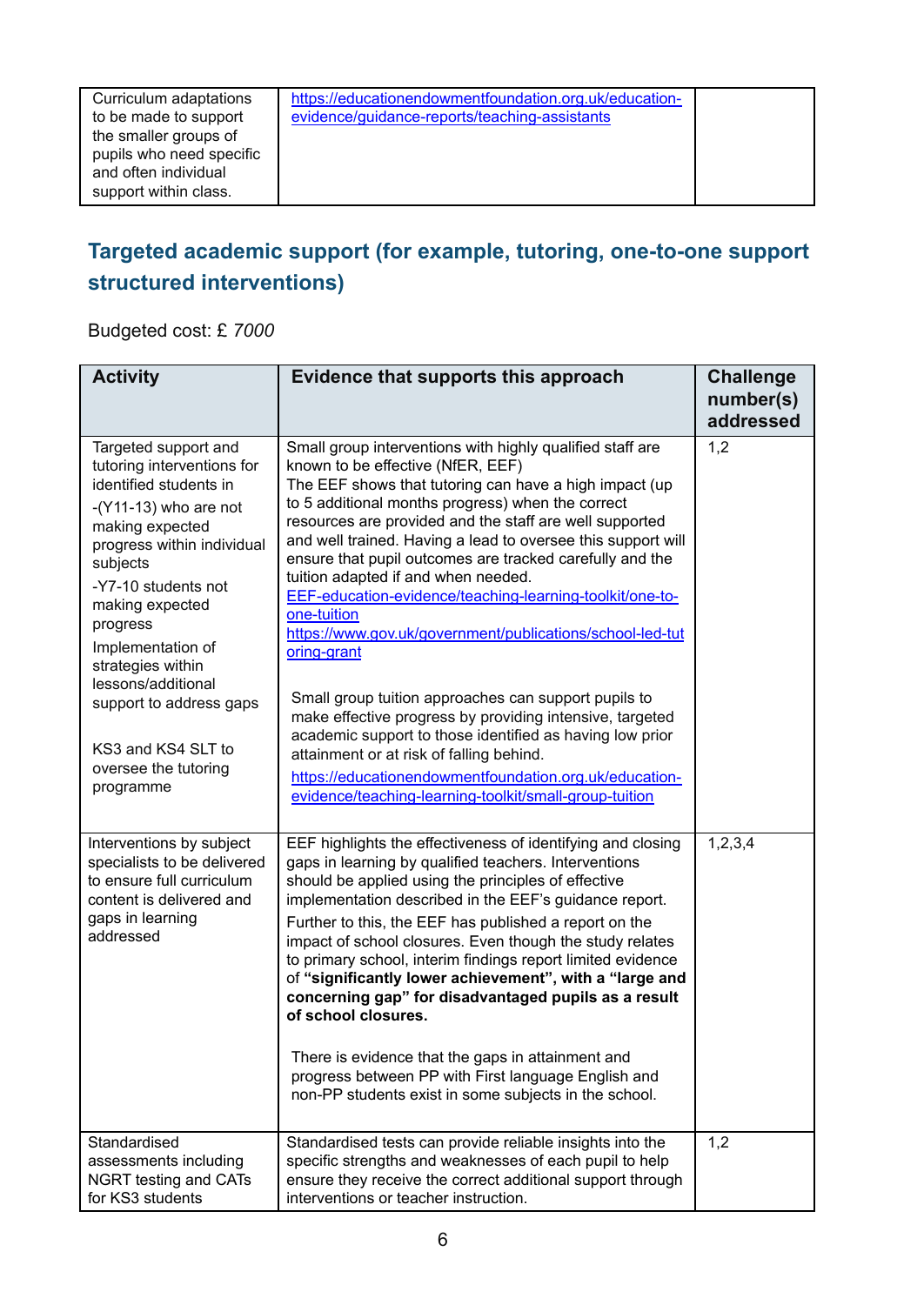| Whole school literacy<br>focus in all subjects<br>accompanied by weekly<br>tutor time reading<br>sessions in KS3<br>Bespoke literacy<br>programs and nurture<br>support for learners with<br>reading ages below<br>age-related expectations | According to the EEF research, reading comprehension<br>strategies focus on the learners' understanding of written<br>text with a range of techniques being taught to enable<br>them to comprehend the meaning of what they read e.g<br>inferring meaning from context; summarising or identifying<br>key points;<br>On average, reading comprehension approaches deliver<br>an additional six months' progress. Successful reading<br>comprehension approaches allow activities to be carefully<br>tailored to pupils' reading capabilities, and involve<br>activities and texts that provide an effective challenge<br>Reading comprehension strategies,<br>very high impact for very low cost -<br><b>EEF</b><br>https://educationendowmentfoundation.org.uk/education-e<br>vidence/teaching-learning-toolkit/reading-comprehension-<br>strategies |     |
|---------------------------------------------------------------------------------------------------------------------------------------------------------------------------------------------------------------------------------------------|-------------------------------------------------------------------------------------------------------------------------------------------------------------------------------------------------------------------------------------------------------------------------------------------------------------------------------------------------------------------------------------------------------------------------------------------------------------------------------------------------------------------------------------------------------------------------------------------------------------------------------------------------------------------------------------------------------------------------------------------------------------------------------------------------------------------------------------------------------|-----|
| Additional reading<br>interventions to be offered<br>to small groups during<br>morning reading time.<br>These interventions will<br>focus on both developing<br>key reading skills and<br>developing<br>comprehension.                      | Reading is one of the most important skills for life. With a<br>high proportion of disadvantaged learners struggling to<br>read and process information, it is essential that reading is<br>prioritised across the curriculum. Evidence has shown that<br>for "those who struggle, reading is particularly difficult and<br>requires careful instruction and intervention. Problem<br>areas must be determined, and instruction and<br>intervention to address these areas must be carefully<br>planned and delivered."<br>https://improvingliteracy.org/brief/learning-read-simple-vie<br>w-reading<br>EEF-quidance-reports/literacy-ks3-ks4/Simple View of R<br>eading.pdf<br>EEF-teaching-learning-toolkit/reading-comprehension-stra<br>tegies                                                                                                    | 1,2 |

## **Wider strategies (related to attendance, behaviour, wellbeing)**

Budgeted cost: £ *140,491*

| <b>Activity</b>                                                                                                                                                   | Evidence that supports this approach                                                                                                                                                                                                                                | <b>Challenge</b><br>number(s)<br>addressed |
|-------------------------------------------------------------------------------------------------------------------------------------------------------------------|---------------------------------------------------------------------------------------------------------------------------------------------------------------------------------------------------------------------------------------------------------------------|--------------------------------------------|
| Pastoral support and<br>academic work built in to<br>behaviour support<br>provision, including home<br>visits to support behaviour,<br>attendance and well-being. | Targeted support interventions matched to specific<br>students with particular needs and behavioural<br>concerns can be effective (EEF)                                                                                                                             | 3,4,5,6,7                                  |
| A clear pathway of support<br>and overview of interventions<br>(including SEND and others)<br>with behavioural needs)<br>available to ensure a whole              | Full and cohesive support for students with SEND<br>comes from a shared understanding of the provision<br>and support. It is crucial that all staff are aware of<br>available interventions, those delivering them and<br>reasons underlying the provision. The SEN | 1,2                                        |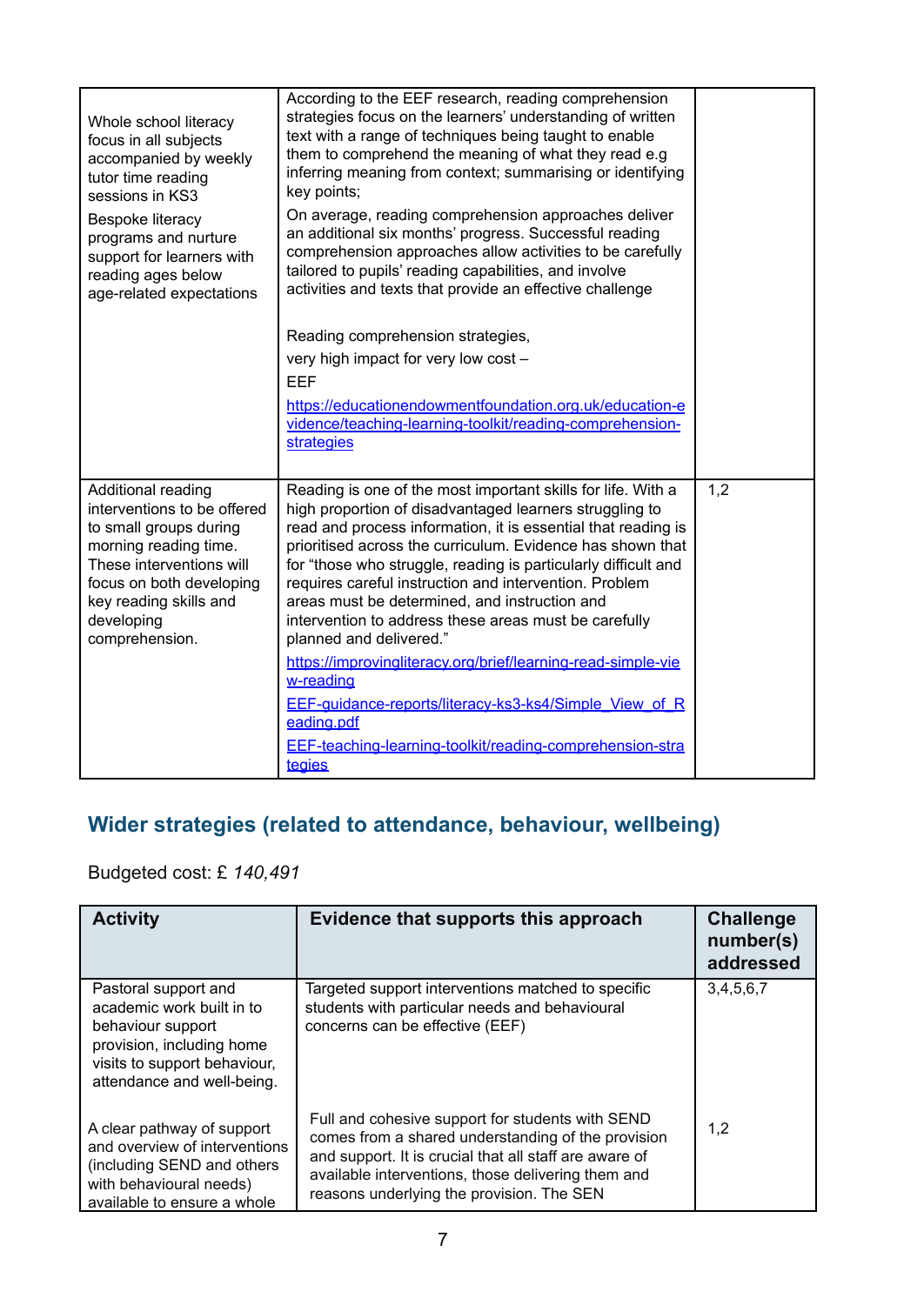| school approach to relevant<br>interventions                                                                                                                                                                                                                                                                                                                                                                                                                                 | publication emphasises the need to use rigorous<br>assessments to identify precise special education<br>needs and match the appropriate interventions to<br>individual needs<br>https://senmagazine.co.uk/content/education/1686/ten-<br>steps-to-effective-sen-provision/                                                                     |           |
|------------------------------------------------------------------------------------------------------------------------------------------------------------------------------------------------------------------------------------------------------------------------------------------------------------------------------------------------------------------------------------------------------------------------------------------------------------------------------|------------------------------------------------------------------------------------------------------------------------------------------------------------------------------------------------------------------------------------------------------------------------------------------------------------------------------------------------|-----------|
| <b>External Alternative</b><br>provision where students<br>access bespoke<br>support with more<br>specialist expertise in place                                                                                                                                                                                                                                                                                                                                              | Behaviour interventions, moderate<br>impact for low cost - EEF                                                                                                                                                                                                                                                                                 | 3,4,5,6,7 |
| Detailed and centralised<br>tracking of PP provision by<br>pastoral and curriculum<br>teams to support academic<br>progress and improve<br>behaviour. All teams to take<br>an active role in monitoring<br>the behaviour of PP learners<br>in/out of lessons.                                                                                                                                                                                                                | Significant evidence linking behaviour to outcomes<br>exists. The key aim will therefore be to ensure all<br>actions are driven by the need to improve the<br>behaviour of PP learners in order to maximise their<br>time spent productively in lessons (e.g., by reducing<br>time in isolation or exclusion).                                 | 3,4,5,6,7 |
| Structured provision for<br>learners who have short term<br>withdrawals from lessons<br>and planned support for<br>those on longer term<br>withdrawals.                                                                                                                                                                                                                                                                                                                      | Evidence shows that well-trained learning mentors<br>have a small positive impact on individual pupils<br>especially with improved motivation and engagement.<br>Learning mentors will support in breaking down barriers<br>to learning, building confidence and relationships, to<br>develop resilience and character, or raise aspirations.  | 3,4,5,6,7 |
| Assigned learning<br>mentor<br>to<br>- draw up agreed action<br>plans with students outlining<br>the aims<br>of the mentoring<br>-offer interventions that<br>support pupils within class<br>and individually with their<br>wider development.<br>- listen to and support<br>targeted students to resolve<br>a range of issues that are<br>creating barriers to learning<br>and guide in the<br>implementation of strategies<br>to raise self-esteem and<br>build confidence | https://www.teachingexpertise.com/articles/learning-me<br>ntors-improve-behaviour/<br>https://educationendowmentfoundation.org.uk/educatio<br>n-evidence/teaching-learning-toolkit/mentoring                                                                                                                                                   |           |
| Attendance interventions<br>through pastoral teams, SLT<br>links to Year groups, school's<br>attendance officer,<br>attendance focus weeks<br>parental engagement and,<br>external agencies with an<br>aim to intervene at the<br>earliest<br>opportunity                                                                                                                                                                                                                    | There is a clear link between attendance and<br>achievement. Learners with persistent absence are<br>less likely to attain in school and stay in education after<br>the age of 16 years. (Improving Attendance at School,<br>Charlie Taylor, DfE). Targeting disadvantaged learners<br>first, will have a positive impact on their attendance. | 5,6,7     |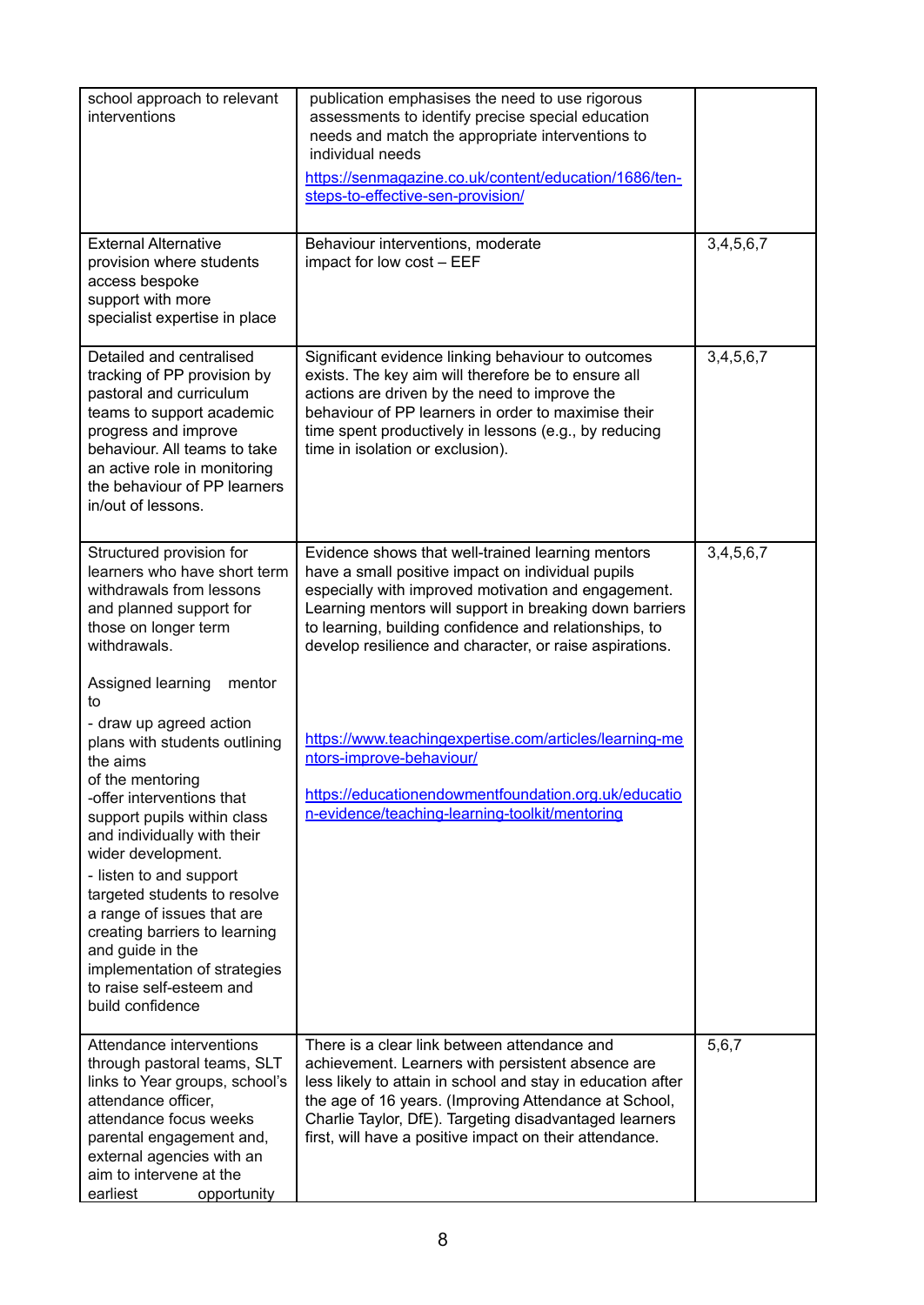|                                                    | https://www.gov.uk/government/publications/school-atte<br>ndance/framework-for-securing-full-attendance-actions-<br>for-schools-and-local-authorities |  |
|----------------------------------------------------|-------------------------------------------------------------------------------------------------------------------------------------------------------|--|
| Subsidising of Trips and<br>Visits for PP students | Parental engagement, moderate impact for very low<br>$cost - EEF$                                                                                     |  |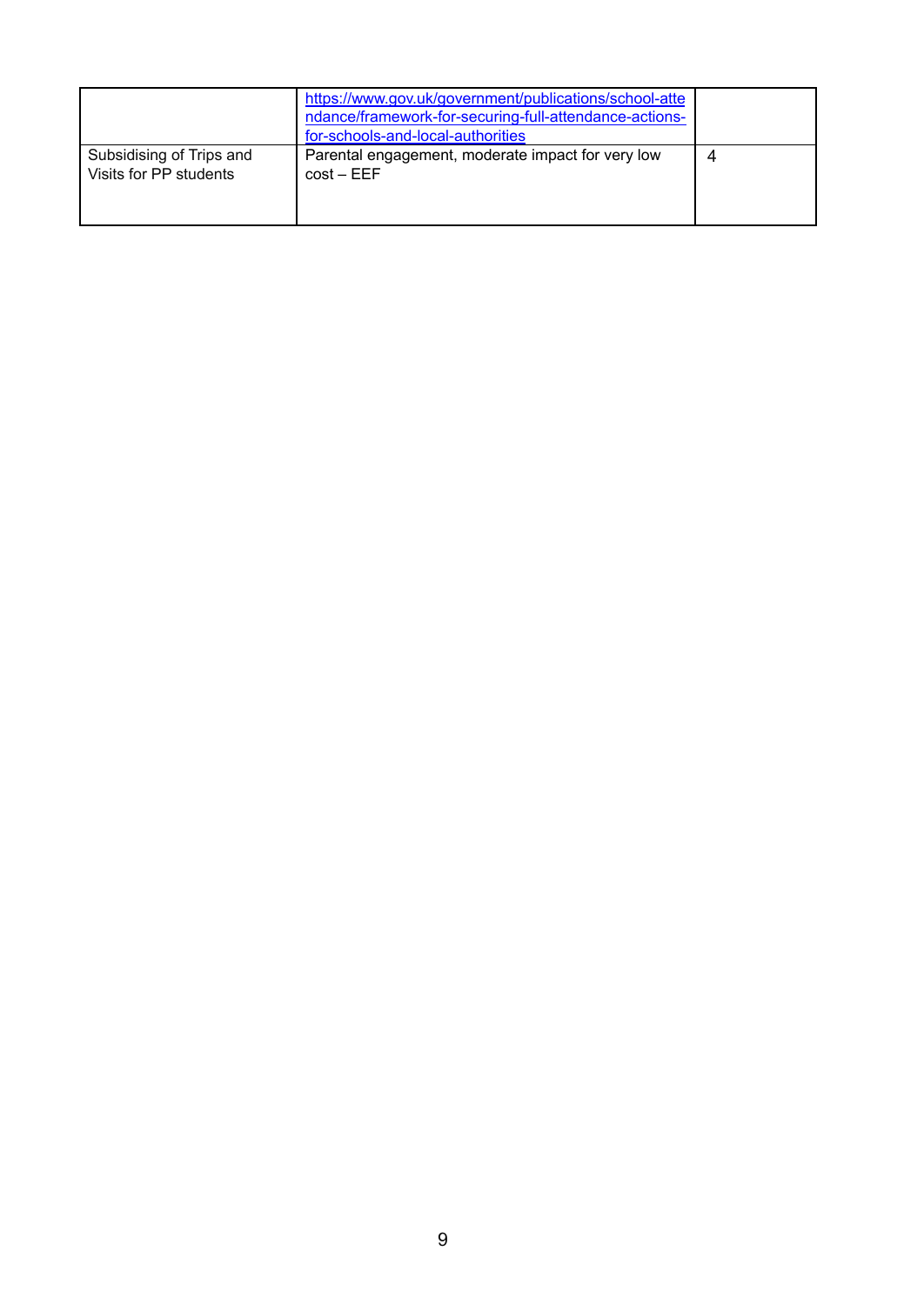## **Part B: Review of outcomes in the previous academic year**

## **Pupil premium strategy outcomes**

This details the impact that our pupil premium activity had on pupils in the 2020 to 2021 academic year.

#### **Internally assessed exams- Teacher Assessed Grades**

Year 11- Strong outcomes with a P8 of 0.76 for PP students. There is still a gap in attainment when compared to non-PP students Year 13- 62.5% A\* to B

#### **End of 2020/21 Assessments**

Year 10- Gap in attainment between PP and non-PP -0.58(PP) compared to 0.37(non-PP)

### **Intervention Data**

76% Year 7 and 67% Year 9 recorded improved scores in their Maths post assessments. This year the focus will be to ensure all year groups complete assessments. Performance in End of year assessments will also be tracked and compared to that of post assessments to assess impact

#### **Corrective Reading**

A small number of Year 7 students took part in corrective reading. KS3 Reading data generated from NGRT tests will be used to identify and target a higher proportion of learners who will need additional reading interventions. Work scrutiny will also be used to determine the impact of literacy strategies

### **Attendance and punctuality**

Years 8,10 and 11 PP had a higher attendance on average in Term 6 compared to non-PP students. Punctuality and persistent absence for PP learners remains an area for development

#### **Behaviour Data**

Huge gap in Achievement points for PP and non-PP learners with PP learners achieving lower numbers. Behaviour points are much lower for PP students. The aim will be to bring in the figures in line or higher for both groups of students.

Our pupil premium strategy is constantly under review and there is an ethos of continuous improvement. The school's strategy is revisited and reviewed throughout the academic year. Aspects of the strategy which do not work will be removed and successful strategies developed further.

## **Externally provided programmes**

| <b>Programme</b>          | <b>Provider</b>              |
|---------------------------|------------------------------|
| <b>Corrective Reading</b> | <b>McGraw Hill Education</b> |
| HegartyMaths              | C. Hegarty                   |